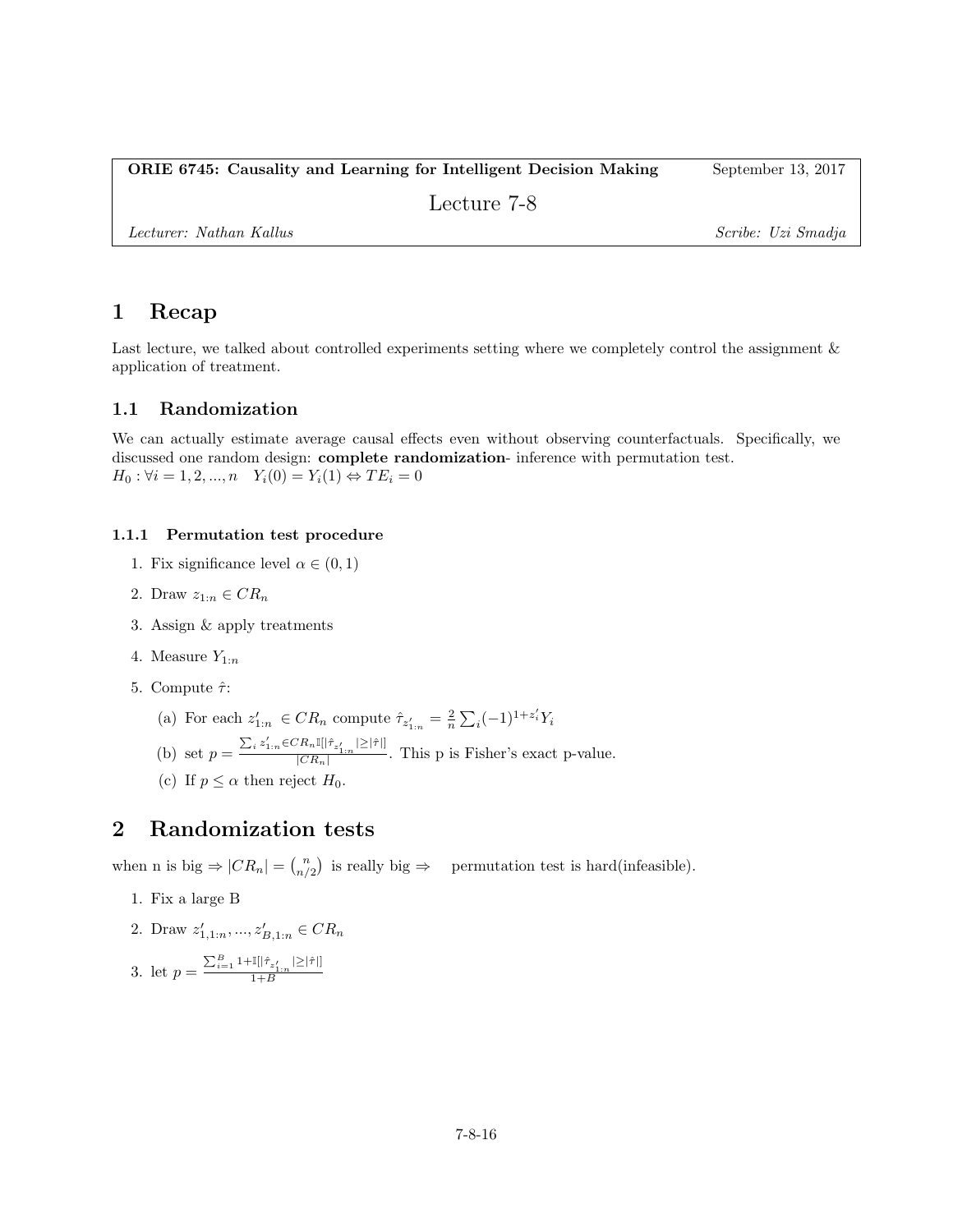#### 2.1 Alternative statistics

- 1.  $\hat{\tau}^{log} = \frac{2}{n} \sum_i (-1)^{1+z_i} log(Y_i)$  if  $Y_i$  is skewed or if effect is multiplicative
- 2.  $\hat{\tau}^{alt} = \frac{2}{n} \sum_{i:z_i=0} Y_i$  would lead to same p as  $\hat{\tau}$
- 3.  $\hat{\tau}^{med} = median\{y_i : Z_i = 1\} median\{Y_i : Z_i = 0\}$  robust to outliers
- 4. Kolmogorov-Smirnov(KS) statistic let  $\hat{F}_z(y) = \frac{2}{n} \sum_{Z_i=z} \mathbb{I}[Y_i \leq y]$  $\hat{\tau}^{KS} = sup_{y} |\hat{F}_1(y) - \hat{F}_0(y)|$

#### 2.2 Distributional tests

1. Now consider a random sample drawn from a population, a weaker null hypothesis (Neymanian), no average effects:

 $H_0$ :  $PATE = E[TE] = E[Y(1) - Y(0)] = 0$  ( $\forall i$   $TE_i = 0$  as  $R.V \Rightarrow TE = 0)$ Suppose  $Y_i(z) \sim \mathcal{N}(\mu_z, \sigma^2) \Rightarrow PATE = \mu_1 - \mu_0$ Let  $\hat{\mu_z} = \frac{2}{n} \sum_{Z_i=z} Y_i$ 

$$
s_z^2 = \frac{1}{\frac{n}{2} - 1} \cdot \sum_{Z_i = z} (Y_i - \hat{\mu_z})^2
$$

$$
= \frac{1}{n - 2} (\frac{n}{2} - 1)(s_0^2 + s_1^2)
$$

$$
= \frac{1}{n - 2} \sum_{i=1}^n (Y_i - \hat{\mu_z})^2
$$

The t-statistic:  $t = \frac{\hat{\tau}}{s} = \frac{\hat{\mu_1} - \hat{\mu_0}}{s}$ 

under the sampling distribution assumption and the null hypothesis  $H_0$ :  $t \sim Student - T(n-2)$ To test  $H_0$ , let  $p = 1 - F_{|student-T(n-2)|}(|t|) = 2 - 2F_{student-T(n-2)}(|t|)$ reject  $H_0$  if  $p \leq \alpha$ 

When n is sufficiently large, the test is robust to violation of normality

2. We know that:

Fisherian Null:  $H_0: TE = 0$ asr. $v \Rightarrow$  Neymanian null:  $H_0: E[TE] = 0$ We get  $p_1$  from the permutation test with the Fisherian null hypothesis and  $p_2$  with t-test for the Neymanian null hypothesis (assume normal so p is exact). Can we say that  $p_1 \leq p_2$ ? Not always (Further reading in Ding '17 in the course website)

# 3 Decision making & Null hypothesis testing

Suppose we're choosing between two alternatives:  $z = 0$  always vs.  $z = 1$  always We conducted a controlled trial & measured  $\hat{\tau}$  and note  $sign(\hat{\tau})$  What to choose?

### 3.1 Regression adjustment

Fit a linear model  $Y_i \sim \alpha + \tau z_i + \epsilon_i$  $\hat{\tau}^{OLS}, \hat{\alpha}^{OLS} = \operatorname{argmin} \sum_{i} (Y_i - \alpha - \tau z_i)^2$ α,τ  $\hat{\tau}^{OLS} = \frac{\sum_{i} (z_i - \bar{z}_{1:n})(y_i - \bar{y}_{1:n})}{\sum_{i} (z_i - \bar{z}_{1:n})^2}$  $\frac{\bar{z}_{1:n}(y_i-(y_{1:n}))}{(z_i-\bar{z}_{1:n})^2}$  where  $\bar{z}_{1:n}=\frac{1}{n}\sum_i z_i=\frac{1}{2}$  for CR. also,  $y_{1:n}=\frac{1}{n}\sum_i y_i$  $\hat{\alpha}^{OLS} = \bar{y}_{1:n} - \hat{\tau}^{OLS} \cdot \bar{z}_{1:n}$ 

With simple algebra we get  $\hat{\tau}^{OLS} = \hat{\tau}$  and as before  $\hat{\tau}$  is unbiased and consistent.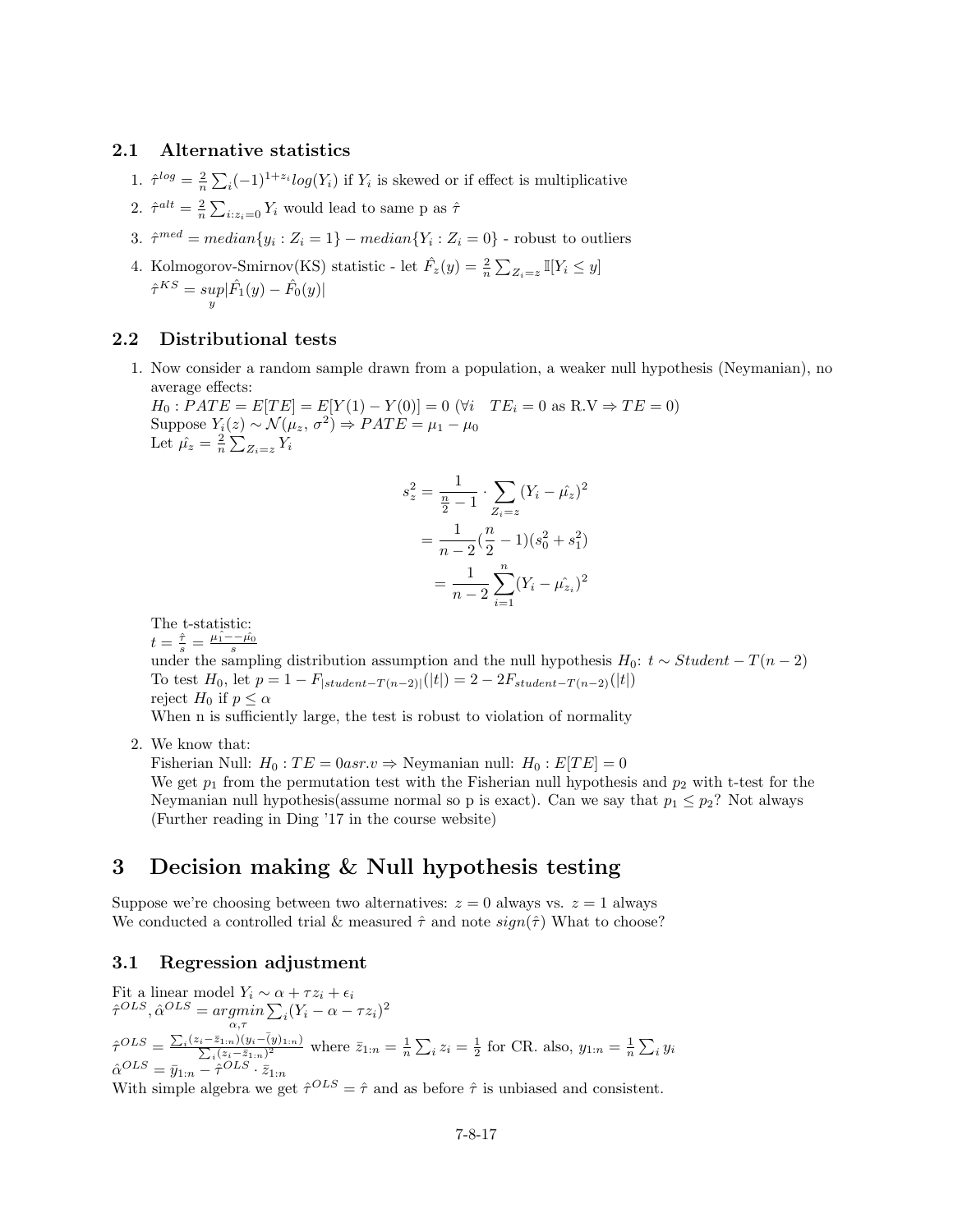## 3.2 Regression adjustment with covariates

Observe  $x_i$  baseline covariates(pre-treatment) Fit  $Y_i \sim \alpha + \tau z_i + \beta^T x_i + \epsilon_i$  $\hat{\tau}^{OLS}, \hat{\alpha}^{OLS}, \hat{\beta}^{OLS} = \underset{\alpha, \tau, \beta}{argmin}$  $\sum_i (Y_i - \alpha - \tau z_i - \beta^T x_i)^2$  $\Rightarrow \alpha^*, \tau^*, \beta^* = \underset{\alpha, \tau, \beta}{argmin} E[(Y - \alpha - \tau z - \beta^T x)]^2$ 

alternatively, we have:  $Y_i \sim \alpha + \tau z_i + \beta^T x_i + \gamma^T (z_i (x_i - \bar{x})) + \epsilon_i$ 

If  $y_i(z)$  is not linear then  $\hat{\tau}^{OLS}$  is BIASED and inference may be invalid. but asymptotically we may be ok.



From Chapter 6 of Imbens & Rubin 15: Under CR,  $\tau^* = PATE$ 

Under UK,  $η = PATE$ <br>  $√n(î(σ0LS - PATE) ~ N(0, ∄E[(Y – α* – τ*z – β*Tx)<sup>2</sup>])$ 

Asymptotically okay. Can reduce estimation but can still lead to bias and invalid inference in finite n if linear misspecified.

From Agnostic notes on regression adjustments to experimental data: Reexamining Freedmans critique (Lin '13):

It is better to add interaction terms:  $Y_i \sim \alpha + \tau z_i + \beta^T x_i + \gamma^T (z_i(x_i - \bar{x}_{1:n})) + \epsilon_i$ Alternative interpretation: